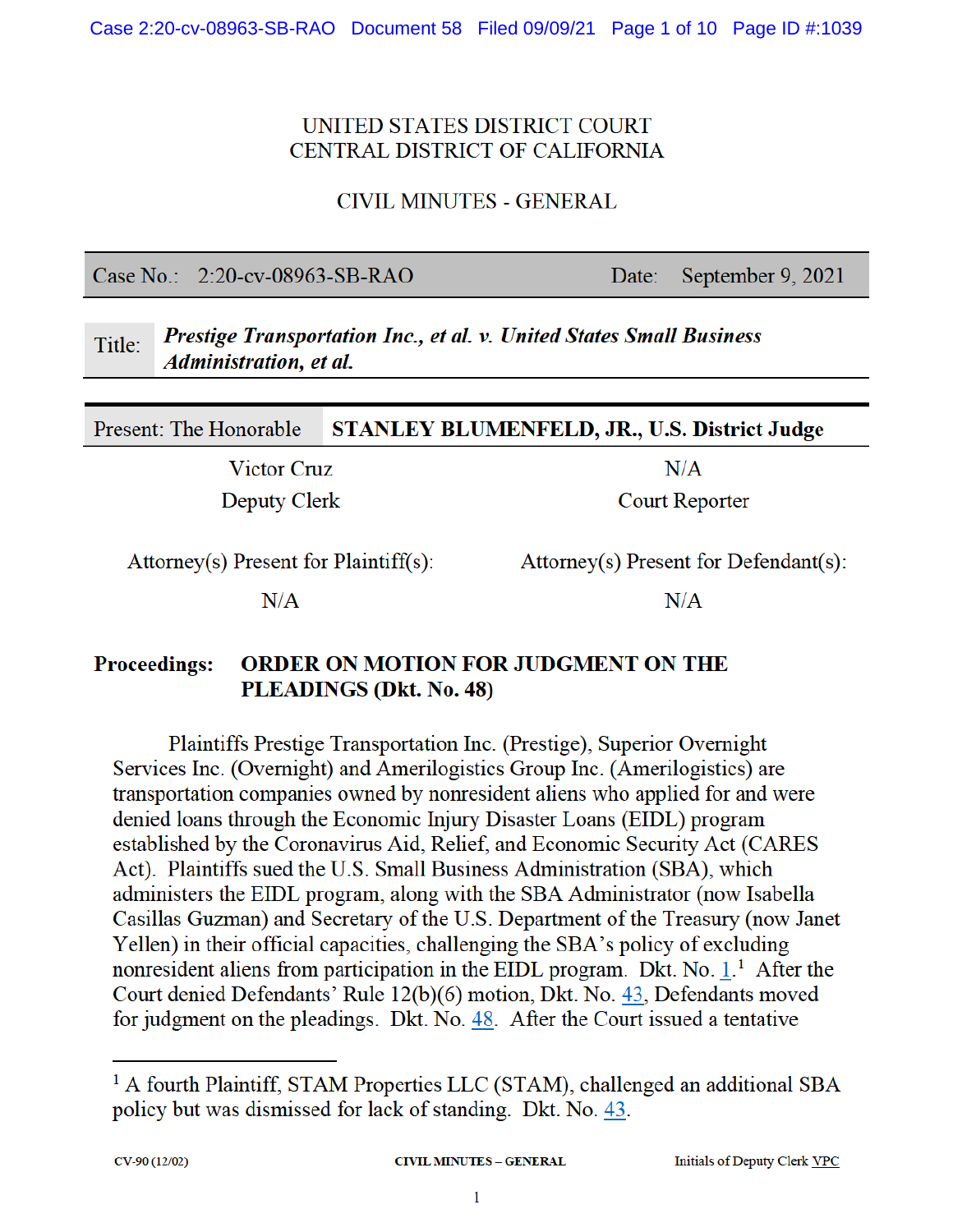ruling, the parties informed the Court that they agreed to have the matter submitted without oral argument. The hearing set for September 10, 2021, is therefore VACATED, and for the following reasons, the motion is GRANTED.

### **BACKGROUND**

Plaintiffs Prestige, Overnight, and Amerilogistics are transportation companies operating fleets of trucks across the country. Dkt. No 1 ¶¶ 18-22. Prestige is solely owned by Lubomir Anguelov, "a USCIS work-authorized noncitizen with a pending application for adjustment of status to that of lawful permanent resident (green card)." *Id.* ¶¶ 16-17. Overnight and Amerilogistics are solely owned by Nickolay Dinkov, a non-citizen "with a pending application for EB5 employment creation under 8 U.S.C. § 1153(a)(5)." *Id.* ¶¶ 19, 22, 87.

In response to the COVID-19 pandemic in early 2020, Congress passed the CARES Act, which provided billions of dollars of emergency economic assistance to individuals, businesses, and other entities. Relevant here, 15 U.S.C. § 9009(b) expanded eligibility for small business loans through the EIDL program, providing that "[d]uring the covered period [from January 31, 2020 through December 31, 2021], in addition to small business concerns, private nonprofit organizations, and small agricultural cooperatives, an eligible entity shall be eligible for a loan made under section 636(b)(2) of this title." The statute defines "eligible entity" to include "a business with not more than 500 employees." *Id.* § 9009(a)(2)(A).

Anguelov and Dinkov filed electronic applications to obtain EIDL emergency loans on behalf of Prestige, Overnight, and Amerilogistics, and although each Plaintiff received an EIDL advance grant, all three applications were eventually denied after Anguelov and Dinkov disclosed their immigration status. Dkt. No. 1  $\P$  71-96, 106. Plaintiffs allege a variety of claims asserting that they are eligible for EIDL loans under the CARES Act and that the SBA lacks authority to exclude them based on the immigration status of their owners. *Id.* ¶¶ 134-227. Specifically, Plaintiffs allege causes of action for (1) *ultra vires* agency action, (2) invalid agency action under the Administrative Procedure Act (APA), (3) arbitrary and capricious action under the APA, (4) failure to carry out a ministerial duty under the APA, (5) failure to follow the APA's notice and comment procedure, (7) violation of the Due Process Clause, and (8) violation of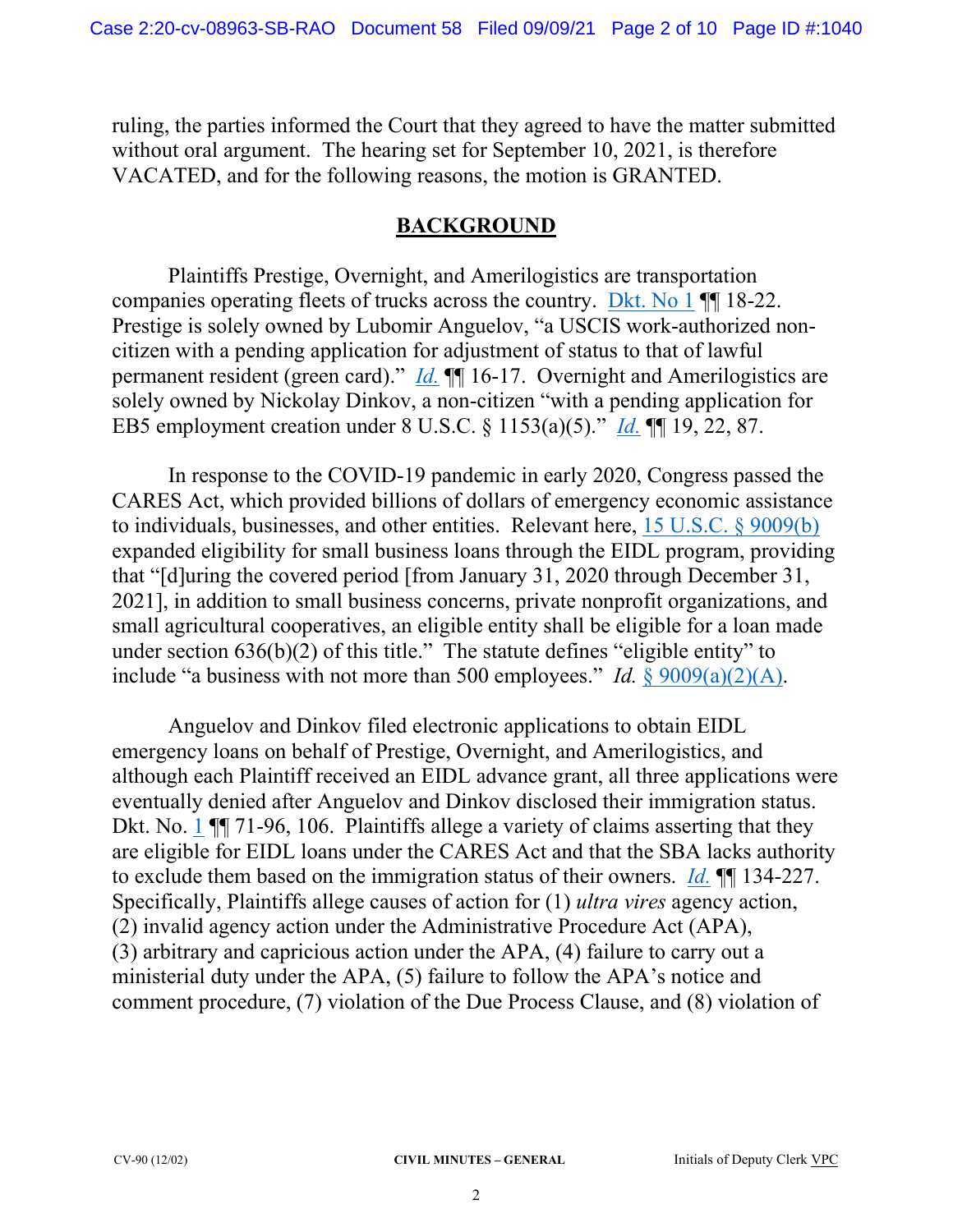the Equal Protection clause, and Plaintiffs seek damages and, in the alternative, mandamus relief. *Id.*<sup>2</sup>

Plaintiffs sought a temporary restraining order, which the Court denied. Dkt. Nos. 11, 22. Plaintiffs appealed the denial, and the Ninth Circuit affirmed. Dkt. No. 35. In response to Defendants' Rule 12(b)(6) motion to dismiss, Plaintiffs objected that Defendants had not filed the administrative record, and the Court denied Defendants' motion, explaining that "[g]iven the nature of Corporate Plaintiffs' challenge to the SBA's actions—and in the absence of a response from the government on the issue of the administrative record—the viability of the APA Claims may be better raised on a summary judgment motion with the benefit of an administrative record." Dkt. No. 43 at 8. Defendants filed the administrative record and now move for judgment on the pleadings, arguing that the CARES Act did not foreclose the SBA from applying preexisting immigration-related EIDL eligibility criteria. Dkt. Nos. 47, 48.

## **DISCUSSION**

## **A. Legal Standard**

Under Federal Rule of Civil Procedure  $12(c)$ , "[a]fter the pleadings are closed—but early enough not to delay trial—a party may move for judgment on the pleadings." A court may grant judgment on the pleadings if, "taking all the allegations in the pleading as true, the moving party is entitled to judgment as a matter of law." *McSherry v. City of Long Beach*, 423 F.3d 1015, 1021 (9th Cir. 2005). Analysis under Rule 12(c) is "substantially identical" to analysis under Rule 12(b)(6). *Chavez v. United States*, 683 F.3d 1102, 1108 (9th Cir. 2012). Under this standard, judgment is appropriate for the defendant where the complaint either fails to allege a "cognizable legal theory or fails to allege sufficient factual support for its legal theories." *Caltex Plastics, Inc. v. Lockheed Martin Corp.*, 824 F.3d 1156, 1159 (9th Cir. 2016) (applying Rule 12(b)(6)).

In evaluating a motion on the pleadings, courts may rely on undisputed facts contained in materials subject to judicial notice. *Reyn's Pasta Bella, LLC v. Visa USA, Inc.*, 442 F.3d 741, 746 n.6 (9th Cir. 2006); *see* Fed. R. Evid. 201(b). Without objection, the Court takes judicial notice of the SBA's Standard Operating Procedure cited by both sides.

<sup>&</sup>lt;sup>2</sup> Because Count Six was alleged only by Plaintiff STAM, the Court dismissed it after finding that STAM lacked standing. Dkt. No. 43 at 7 n.7.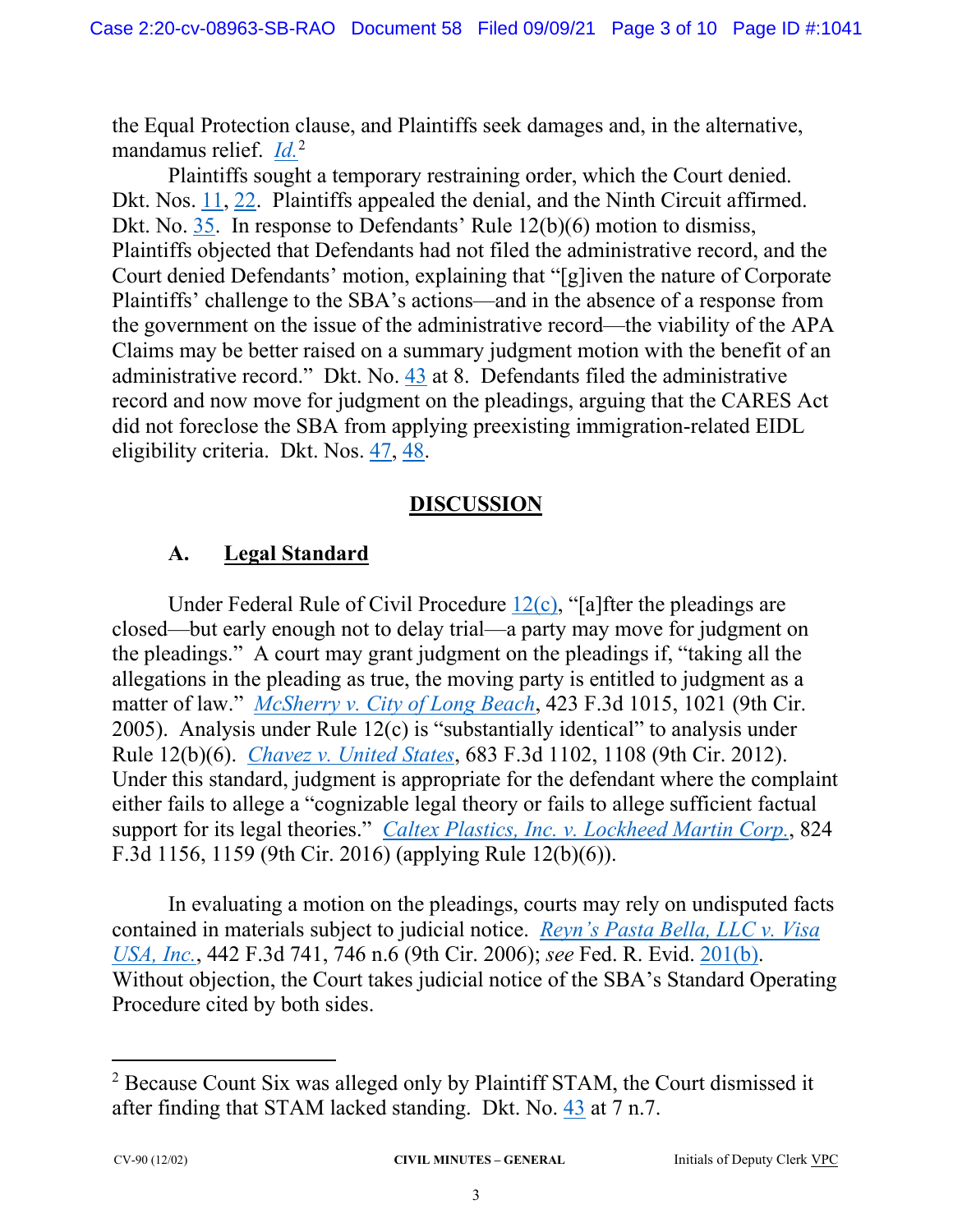## **B. Law of the Case**

Plaintiffs first argue that under the law of the case doctrine, the Court's Rule 12(b)(6) ruling precludes Defendants from reurging the same arguments in a Rule 12(c) motion. The Court, however, did not previously rule on the merits of Defendants' arguments, and in any event, "[t]he law of the case doctrine does not preclude a court from reassessing its own legal rulings in the same case." *Askins v. DHS*, 899 F.3d 1035, 1042 (9th Cir. 2018). Moreover, Defendants have now filed the administrative record (although they do not rely on it), and Plaintiffs in the Rule 26(f) report agree that "the nature of this case involves primarily legal rather than factual issues," "the factual issues related to the individual claims are largely undisputed," and "the only discovery needed would go to the issues of numerosity for purposes of Rule 23 and disparate treatment of applicants for the various CARES Act funds." Dkt. No. 49 at 4. Plaintiffs thus have not identified any basis for forcing Defendants to refile their motion as a summary judgment motion.

## **C. Plaintiffs' Eligibility for EIDL Loans**

The main thrust of Plaintiffs' case is that the SBA lacks authority to exclude them from eligibility for the EIDL program on the basis of their immigration status. Plaintiffs contend that the phrase "an eligible entity shall be eligible for a loan made under section  $636(b)(2)$  of this title" in § 9009(b) "leaves no authority for Defendants to graft on additional eligibility requirements and to categorically preclude corporate entities that fall under the CARES Act's definition of 'eligible entities' from Emergency EIDL consideration." Dkt. No. 50 at 14-15. Defendants respond that nothing in the CARES Act displaced SBA's authority to apply its preexisting rules for loans under § 636(b)(2). At least since 2018, those rules have provided:

Aliens: U.S. citizens, non-citizen nationals, and qualified aliens are eligible for disaster loans. Lawful presence in the United States, alone, is not sufficient to establish that the individual is a qualified alien. Individuals are not eligible unless the legal basis upon which the individual has been admitted is a covered category. Refer to Appendix 7 for additional information.

SBA Standard Operating Procedure 50 30 9, Disaster Assistance Program (SOP) at 18 (available at https://www.sba.gov/document/sop-50-30-9-disaster-assistanceprogram).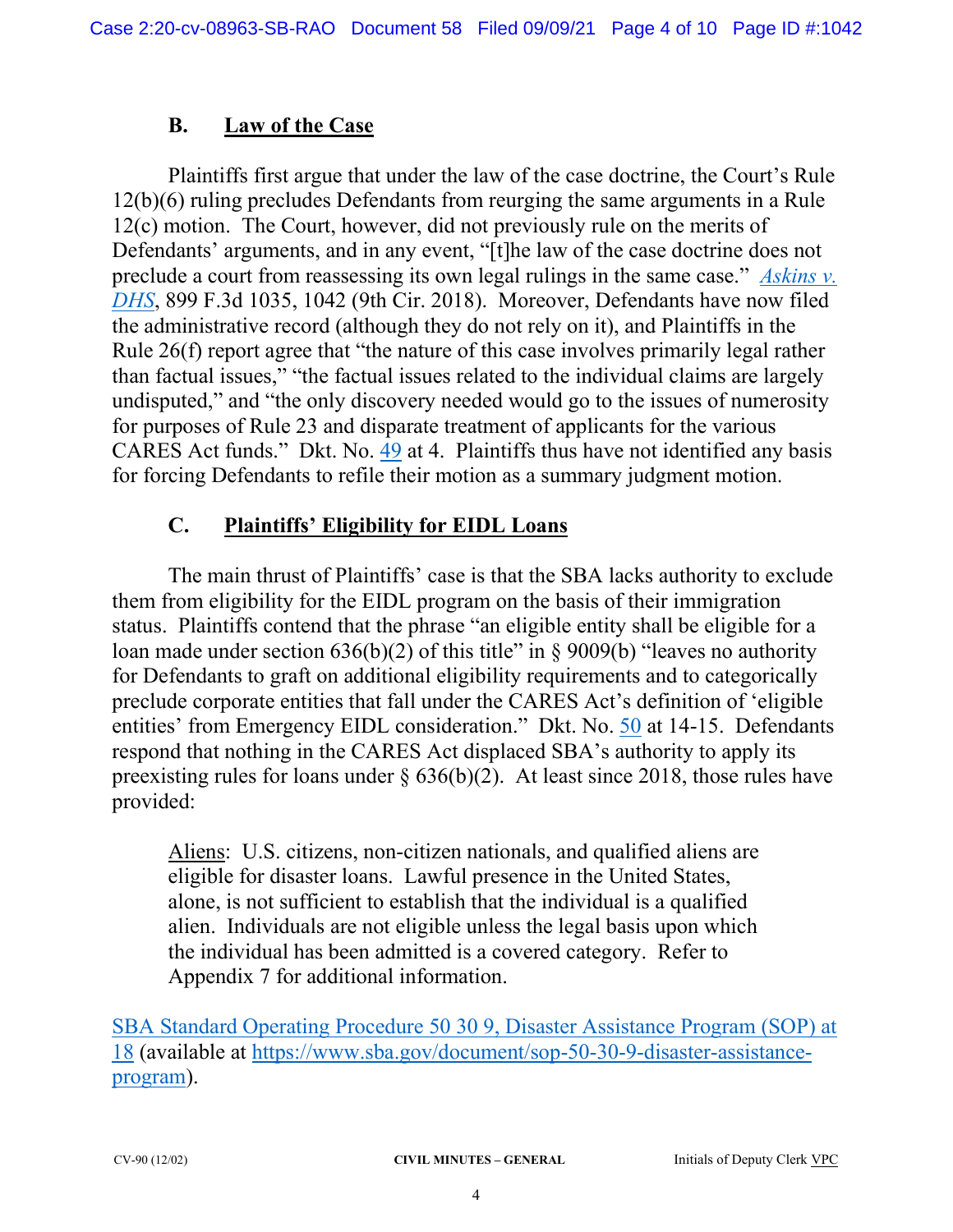Appendix 7, in turn, adopts the definition of "qualified alien" in 8 U.S.C.  $§ 1641(b)$  and observes that 8 U.S.C.  $§ 1611(a)$  precludes an alien who is not a "qualified alien" from obtaining any Federal public benefit:

Qualified Alien: U.S.C. Title § 8 states that an alien who is not a qualified alien is not eligible for any Federal public benefit, including a loan provided by an agency of the United States (8 U.S.C. § 1611(a) and (c)).  $8 \text{ U.S.C } \frac{6}{9}$  1641(b) defines a qualified alien:

The term "qualified alien" means an alien who, at the time the alien applies for, receives, or attempts to receive a Federal public benefit, is:

- 1. An alien who is lawfully admitted for permanent residence under the Immigration and Nationality Act [8 U.S.C. 1101 et seq.],
- 2. An alien who is granted asylum under  $\S 208$  of such Act [8] U.S.C. 1158],
- 3. A refugee who is admitted to the United States under § 207 of such Act [8 U.S.C. § 1157].
- 4. An alien who is paroled into the United States under § 212(d) (5) of such Act ["8 U.S.C.  $1182$ " (d)(5)] for a period of at least 1 year,
- 5. An alien whose deportation is being withheld under § 243(h) of such Act [8 U.S.C. 1253] (as in effect immediately before the effective date of § 307 of division C of Public Law 104–208) or § 241(b)(3) of such Act [8 U.S.C. 1231 (b)(3)] (as amended by § 305(a) of division C of Public Law 104–208),
- 6. An alien who is granted conditional entry pursuant to  $\S 203(a)$ (7) of such Act [8 U.S.C. 1153 (a)(7)] as in effect prior to April 1, 1980; [1] or
- 7. An alien who is a Cuban and Haitian entrant (as defined in § 501(e) of the Refugee Education Assistance Act of 1980).

SOP at 172-173 (bracketed content in original).

The SBA's preexisting rules also address alien-owned entities, providing: "Alien-owned corporations, partnerships, and [Limited Liability Entities] properly registered and licensed in the state where the disaster occurred are eligible. If any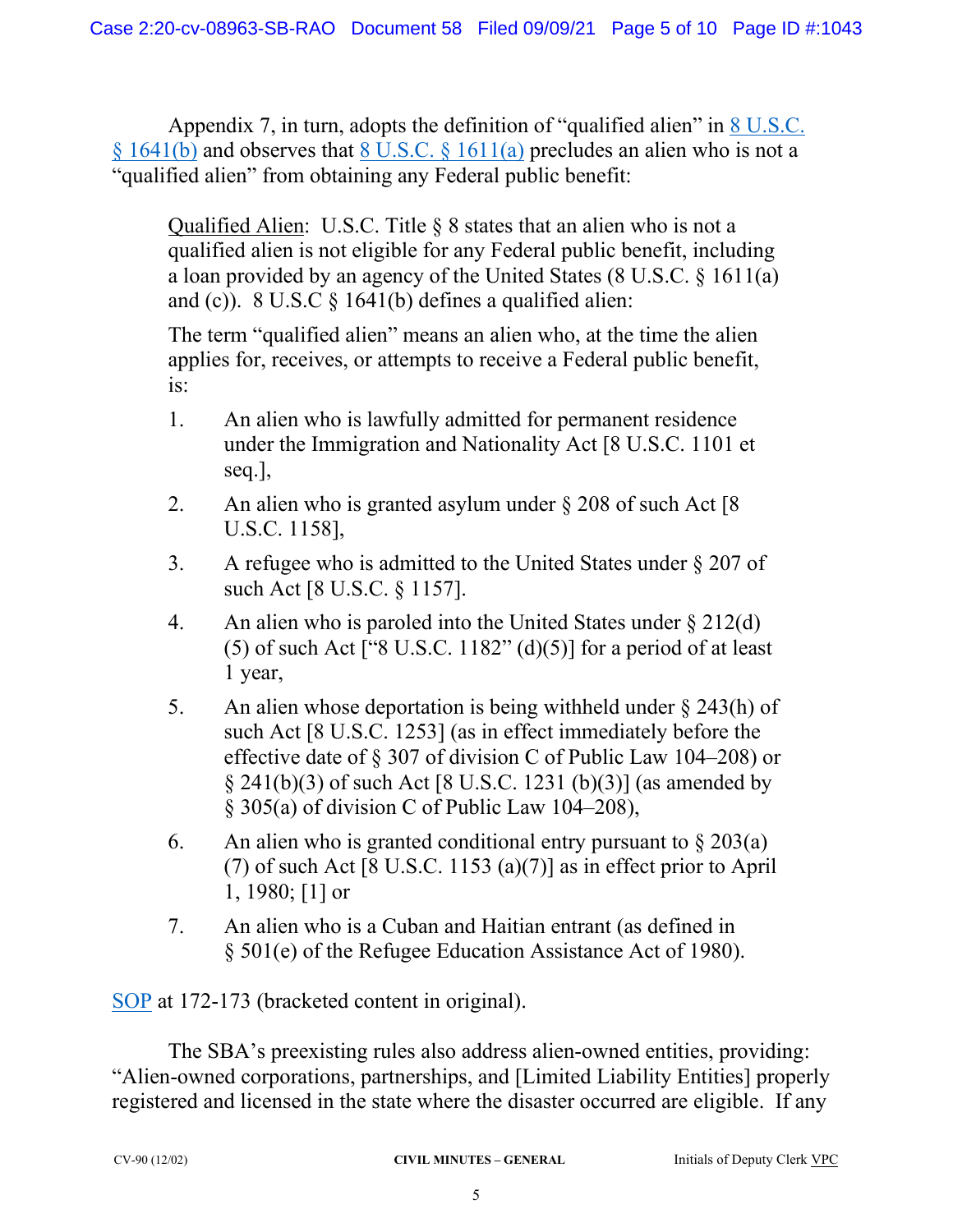member, partner, or shareholder, owning 20 percent or more of the applicant business is in the USA they must be a qualified alien." *Id.* at 19. It is undisputed that Anguelov and Dinkov are not "qualified aliens" under the  $\S$  1641(b) definition adopted in the SOP.

As recognized in the SOP, the Personal Responsibility and Work Opportunity Reconciliation Act (PRWORA) provides at 8 U.S.C. § 1611(a) that "[n]otwithstanding any other provision of law and except as provided in subsection (b), an alien who is not a qualified alien (as defined in section 1641 of this title) is not eligible for any Federal public benefit (as defined in subsection (c))." Subsection (c) defines "Federal public benefit" to include "any grant, contract, loan, professional license, or commercial license provided by an agency of the United States or by appropriated funds of the United States," *id.* § 1611(c)(1)(A), and Plaintiffs make no argument that the EIDL loans for which they applied fall outside this broad definition. Thus, unless the CARES Act displaces PRWORA, Plaintiffs were statutorily ineligible to receive EIDL loans under PRWORA, and the SBA was not only authorized but required to deny their applications.

Plaintiffs raise three main arguments that the SBA's immigration status rule is unlawful and inconsistent with the purpose and text of the CARES Act. First, they argue that the rule did not preexist the CARES Act but rather is a new criterion applied only to CARES Act IEDL loans. Although the SBA's communications with Plaintiffs during their application process did not reference PRWORA, both PRWORA and the SOP adopting its prohibition on non-qualified aliens receiving benefits predate the CARES Act and therefore required the SBA to deny Plaintiffs' applications.

Second, Plaintiffs rely on three matters outside the pleadings which they contend are "official agency action" contrary to Defendants' position here: (1) a White House statement about changes to the Payroll Protection Program (PPP), (2) an SBA email about eligibility for the PPP, and (3) a Department of Education amendment to its rules governing eligibility for grants under the Higher Education Economic Relief Fund (HEERF). Even assuming these documents are properly before the Court on a Rule 12(c) motion, none of them addresses the IEDL program at issue here.

Third, Plaintiffs contend that the SBA's consideration of immigration status is incompatible with the text and context of the CARES Act, arguing that the phrase "an eligible entity shall be eligible for a loan" in § 9009(b) is mandatory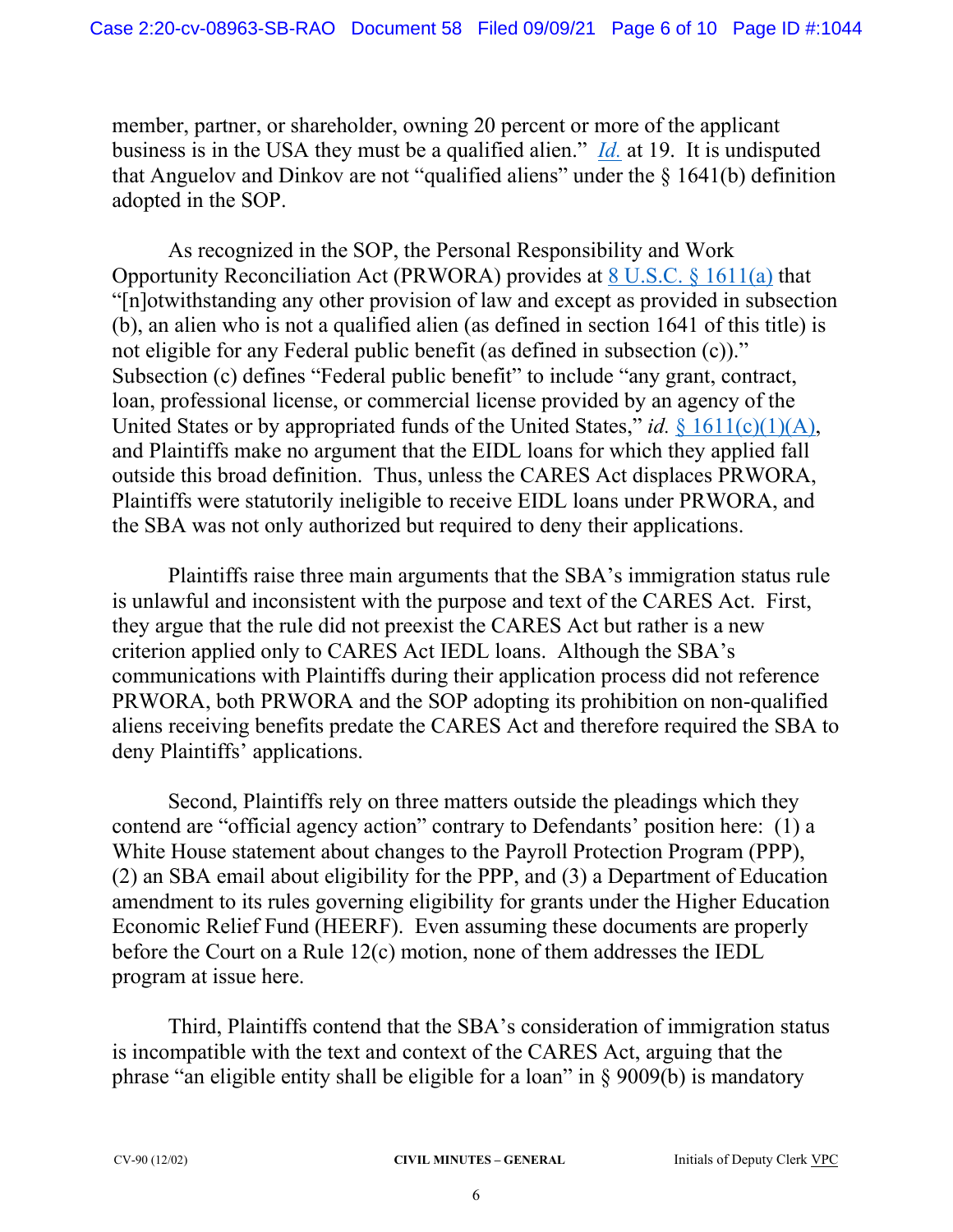language that does not allow the SBA to preclude otherwise eligible entities based on criteria (like immigration status) not addressed in § 9009.

Plaintiffs have not shown that Congress precluded application of PRWORA to the EIDL program in enacting the CARES Act. PRWORA prohibits nonqualified aliens from receiving any Federal public benefits "[n]otwithstanding any other provision of law," 8 U.S.C. § 1611(a). Such clauses "broadly sweep aside potentially conflicting laws." *United States v. Novak*, 476 F.3d 1041, 1046 (9th Cir. 2007). Section 9009 makes no reference to immigration status whatsoever, much less an express statement that the restrictions in § 1611 do not apply. Plaintiffs' suggestion that the CARES Act by its silence on immigration status in § 9009 implicitly overruled PRWORA is unavailing, for reasons explained persuasively in *Poder in Action v. City of Phoenix*, 481 F. Supp. 3d 962 (D. Ariz. 2020). There, the City of Phoenix used relief funds it received under the CARES Act to create a program for assisting eligible residents with utility, rent, and mortgage obligations, but concluded that PRWORA precluded it from extending these benefits to aliens who were not "qualified aliens." Plaintiffs challenged this exclusion and sought a preliminary injunction. The court denied their motion, rejecting their argument that PRWORA was inapplicable:

At bottom, then, Plaintiffs' argument is that the CARES Act should be construed as implicitly overruling whatever restrictions on the receipt of CRF funds might otherwise arise from PRWORA. The difficulty with this argument is that the Ninth Circuit applies "extremely strict standards for finding an implied repeal," because "repeals by implication are not favored and will not be presumed unless the intention of the legislature to repeal is clear and manifest." *Ledezma-Galicia v. Holder*, 636 F.3d 1059, 1069 (9th Cir. 2010) (citation and internal quotation marks omitted). Section 5001 cannot be said to evince a "clear and manifest" intention to override PRWORA. Its silence as to who may receive CRF funds, although perhaps creating some ambiguity, can easily be viewed as acquiescence to PRWORA's longstanding limitations. A finding of implicit repeal would be inappropriate in these circumstances.

*Id.* at 971. 3

<sup>&</sup>lt;sup>3</sup> The court distinguished cases enjoining the Department of Education from applying immigration-related eligibility restrictions in connection with HEERF, noting that those decisions depended on the statutory definition of "students,"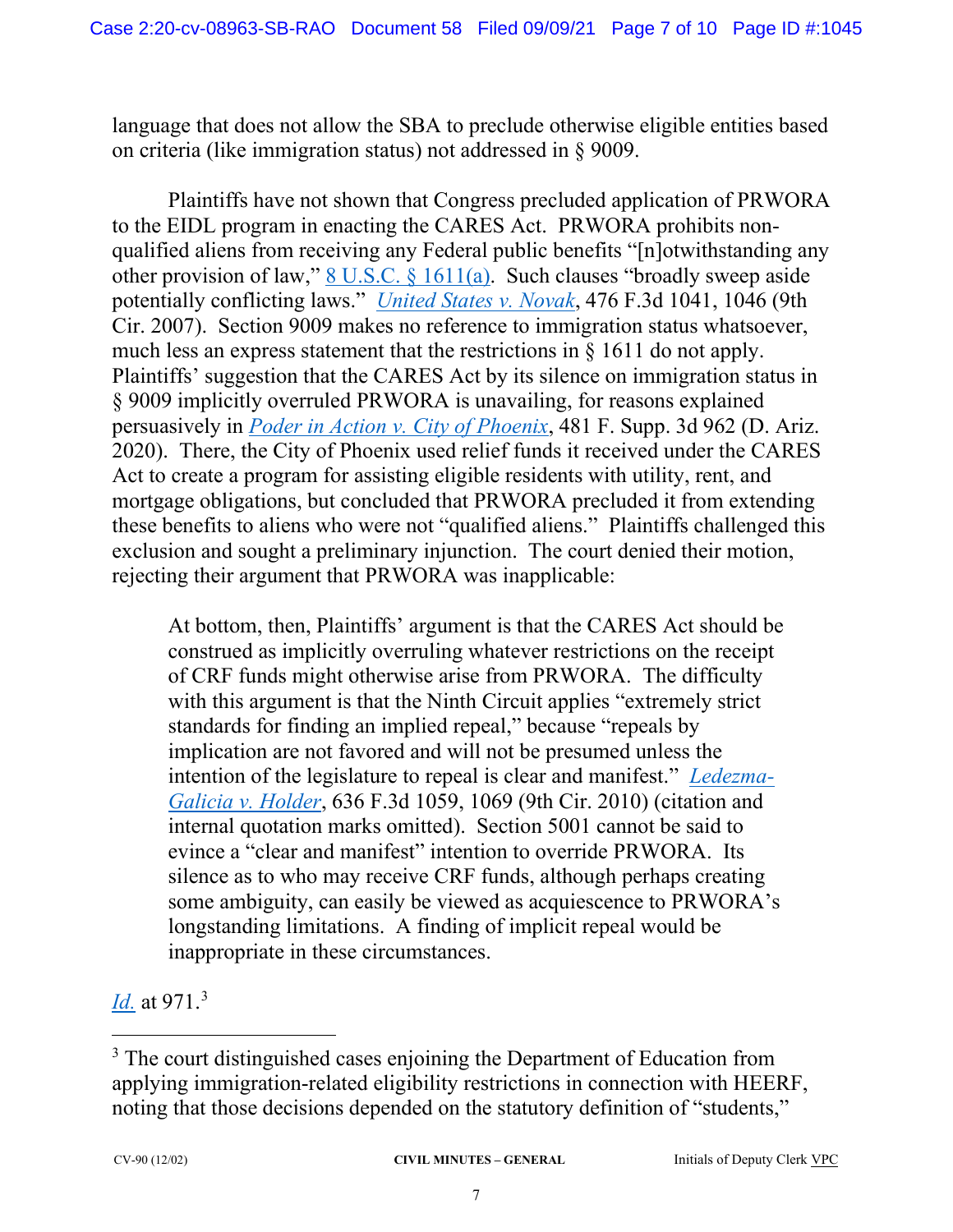Plaintiffs' broader textual argument—that the SBA is precluded from applying *any* preexisting restrictions not contained in § 9009—has also been persuasively rejected in the related context of the PPP program. In *Pharaohs GC, Inc. v. SBA*, 990 F.3d 217 (2d Cir. 2021), the Second Circuit affirmed the denial of a preliminary injunction sought by nude-dancing establishments that argued they had been improperly denied PPP funds. The plaintiff argued that "'any business concern . . . shall be eligible' means that *every* 'business concern' with no more than 500 employees is eligible for PPP loans. " *Id.* at 226. The Second Circuit found this position "not tenable," explaining that "[t]he PPP was not created as a standalone program but was added into the existing  $\S$  7(a) program, which subjects it to existing conditions and regulations, as well as existing SBA authority." *Id.* at 227 (quoting *In re Gateway Radiology Consultants, P.A.*, 983 F.3d 1239, 1256 (11th Cir. 2020)). Observing that "[w]e presume that Congress legislates against the backdrop of existing law," the Second Circuit concluded that the relevant section of the CARES Act "must be understood as simply raising the employee threshold defining eligibility for small business relief to 500 and including a few other kinds of employers in the Program, like nonprofit organizations and sole proprietors. It does not require the Administrator to make eligible *all* businesses below that threshold." *Id.* at 227-28. Similarly, Plaintiffs here have not established that the CARES Act generally precludes the SBA from applying any criteria not included in the  $\S 9009(a)(2)$  definition of "eligible entity."

Furthermore, accepting Plaintiffs' argument would lead to absurd results. Section 9009 defines "eligible entity" as "(A) a business with not more than 500 employees; (B) any individual who operates under a sole proprietorship, with or without employees, or as an independent contractor; (C) a cooperative with not more than 500 employees; (D) an ESOP (as defined in section 632 of this title)

which was not at issue in *Poder in Action* and is not at issue here. *See Poder in Action*, 481 F. Supp. 3d at 972 (distinguishing *Noerand v. Devos*, 474 F. Supp. 3d 394 (D. Mass. 2020) and *Oakley v. Devos*, No. 20-CV-03215-YGR, 2020 WL 3268661 (N.D. Cal. June 17, 2020)); *see also Washington v. DeVos*, 2020 WL 4275041, \*6 (E.D. Wash. 2020) (concluding that CARES ACT provision establishing HEERF did not implicitly overrule PRWORA because the "statutory language discrepancies" in various sections of the CARES Act concerning recipient eligibility "are more likely attributable to inartful drafting under the constraints of a global pandemic rather than any clearly expressed intent to override a longstanding provision of federal law with an overarching 'notwithstanding' clause").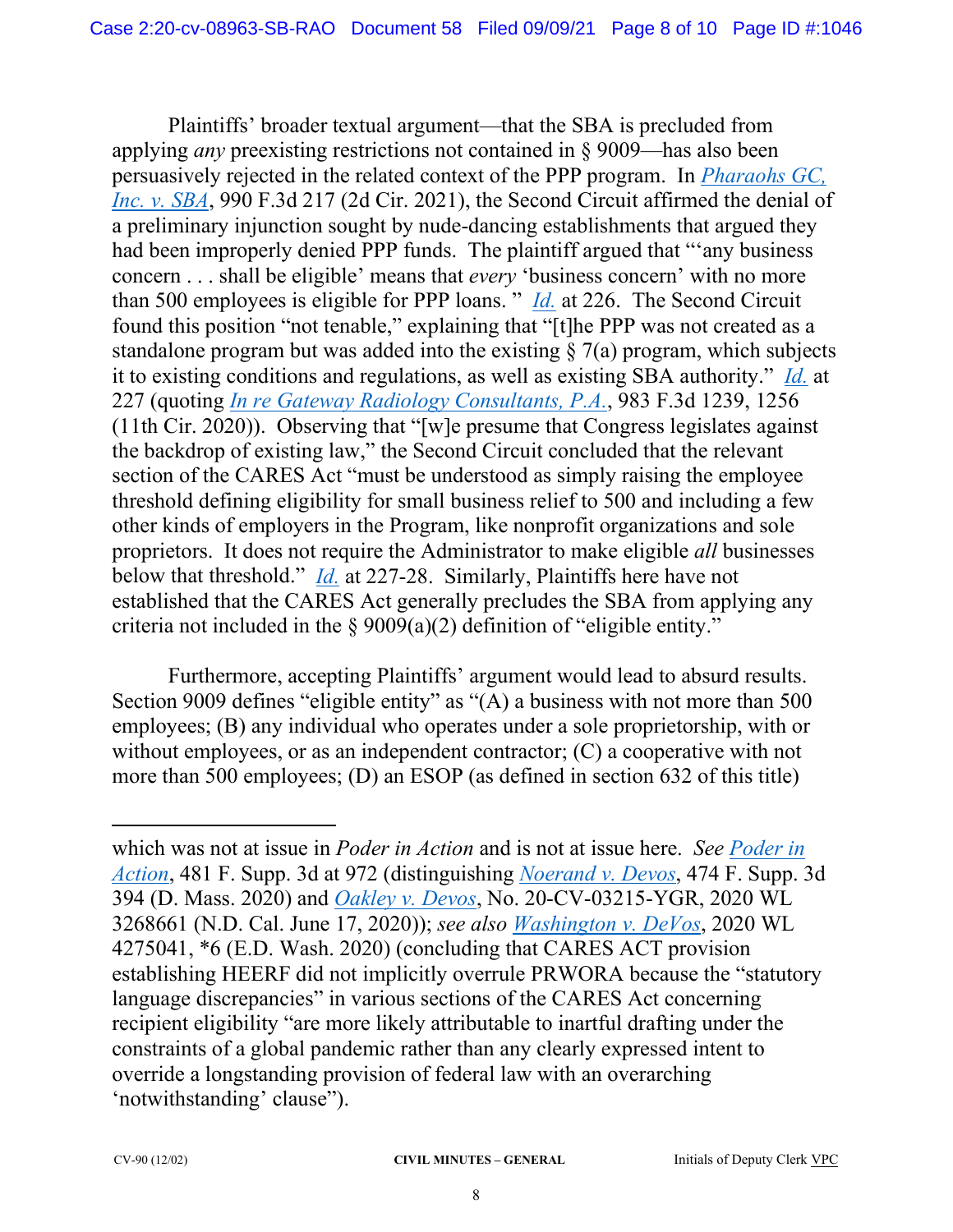with not more than 500 employees; (E) a tribal small business concern, as described in section 657a(b)(2)(C) of this title, with not more than 500 employees; or (F) an agricultural enterprise (as defined in section 647(b) of this title with not more than 500 employees." 15 U.S.C. § 9009(a)(2). Under Plaintiffs' reading, the SBA can only consider whether an applicant falls into any of the above categories. Thus, as long as a business has fewer than 500 employees, the SBA cannot deny its EIDL loan application because, for example, it is engaged in criminal activity, it is a foreign business with no connection to the United States, or the SBA concludes that it would be unable to pay back the loan, since none of those conditions are referenced in § 9009(a)(2). Plaintiffs neither suggest any limitations to their absolute interpretation nor provide any plausible basis for concluding that Congress eliminated all preexisting limitations on EIDL loan eligibility in passing the CARES Act.

In sum, Plaintiffs have not established that § 9009 through its silence on the issue of immigration status expressed Congress's "clear and manifest" intent to repeal by implication PRWORA's broad restrictions that apply "notwithstanding any other provision of law." As a matter of law, Plaintiffs were therefore ineligible to receive Federal public benefits through the EIDL program, and the SBA properly denied their applications. Plaintiffs' claims for *ultra vires* agency action and for substantive violations of the APA in Counts One through Four are DISMISSED.

# **D. Notice and Comment**

Plaintiffs allege in Count Five that Defendants violated the APA by not complying with the notice-and-comment rulemaking requirements in 5 U.S.C. § 553 and allege in Count Seven that the lack of any notice or meaningful opportunity to comment or establish entitlement to CARES Act benefits violated their Fifth Amendment right to due process. The immigration-related restrictions on Plaintiffs' eligibility come from PRWORA and the SOP, both of which predate the CARES Act, and Plaintiffs do not argue that either Congress's enactment of the PRWORA or the SBA's adoption of the SOP violated the APA or the Due Process Clause. Accordingly, Counts Five and Seven are DISMISSED.

# **E. Equal Protection**

Finally, Plaintiffs allege an Equal Protection violation, asserting that they are just as likely to suffer economic harm as companies created by U.S. citizens or legal permanent residents. "Although aliens are protected by the Due Process and